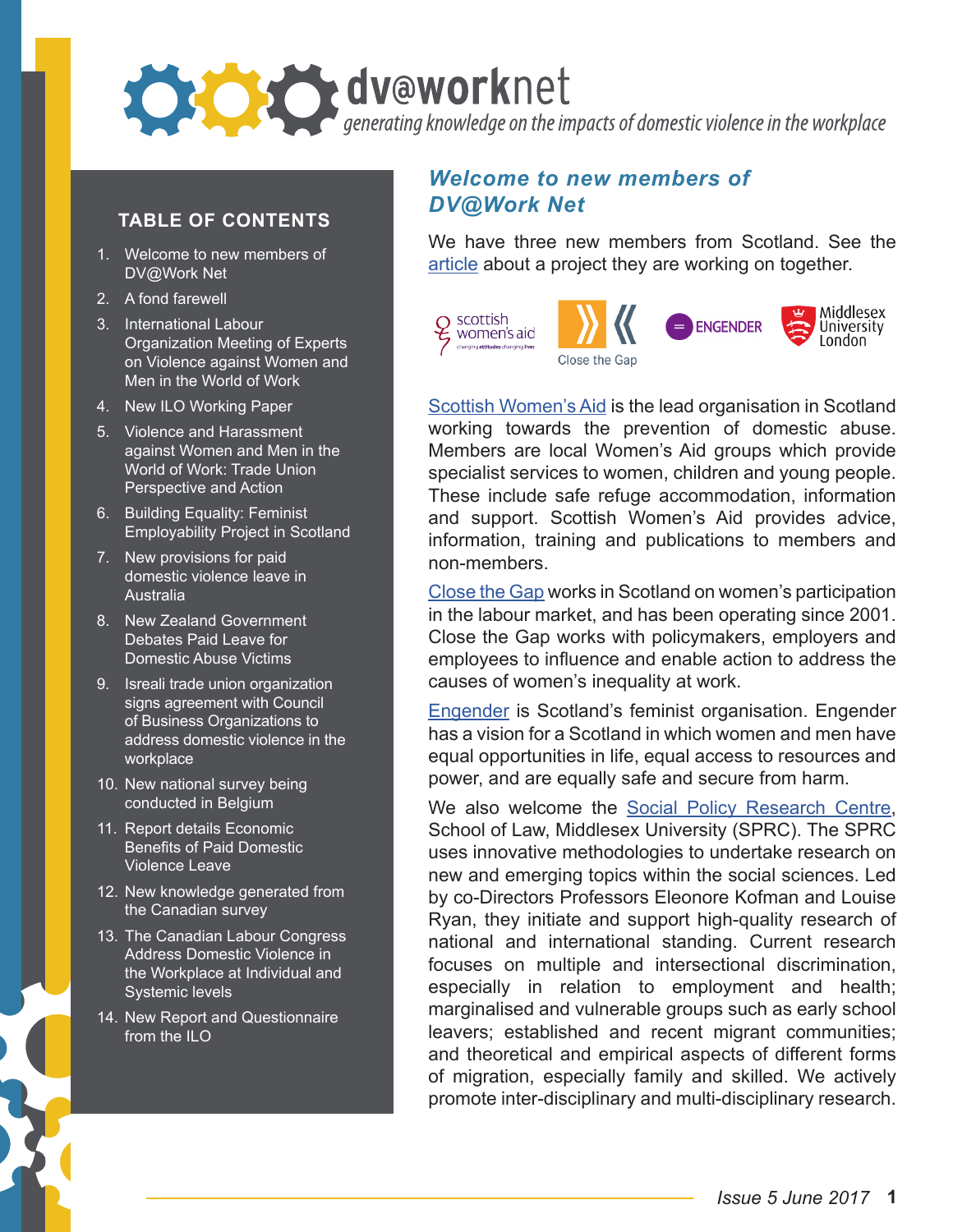## *A fond farewell*

Many members of the Network will know Belinda Tkalcevic who has worked for over twenty years at the ACTU, most recently as Director of Social and Economic Policy. She participated in our 2015 meeting in Geneva and Brussels. Belinda has decided to move on and we want

to recognize and thank her for her support since 2010 at the ACTU. Once convinced, Belinda became a great advocate for domestic violence clauses. She is smart, funny and a good friend. We wish her all the best in the next role she takes.



## *International Labour Organization Meeting of Experts on Violence against Women and Men in the World of Work*

At its 325th Session (November 2015), the ILO Governing Body decided "to place a standardsetting item on 'Violence against women and men in the world of work' on the agenda of the 107th Session (June 2018) of the Conference" and "to



convene a tripartite meeting of experts to provide guidance on which basis the Governing Body will consider, at its 328th Session (November 2016), the preparations for the first discussion of possible instruments by the Conference".

The Governing Body approved the following agenda for the Meeting of Experts:

- Review existing understandings of what is considered to be violence in the world of work, related trends, forms and incidence;
- Examine the gender dimensions of violence in the world of work;
- Review the impact of violence in the world of work on workers and enterprises, including on workers' well-being and productivity, and firms' performance;
- Identify groups of workers, enterprises, sectors and occupations more at risk of being subjected to violence;
- Review responses to prevent and address violence in the world of work in national and international laws and regulations, collective agreements and enterprise policies; and

• Provide, on the basis of the above, guidance for the standard-setting item on violence against women and men in the world of work that has been placed on the agenda of the International Labour Conference in June 2018. Guidance could include identifying forms of violence warranting priority consideration and responses thereto.

The Experts met in Geneva on 3–6 October 2016. Many members of the DV@Work Network attended the meeting as Experts for their trade union organization or their country. Others attended as observers.

The Experts agreed that domestic violence must be considered along with other forms of violence and harassment in the workplace when the new standard on 'Violence against women and men in the world of work' is discussed by the Governing Body at the 107th Session of the Conference in June 2018.

Specifically the Experts agreed that;

*"Domestic violence and other forms of violence and harassment are relevant to the world of work when they impact the workplace."* 

They also agreed that,

"Collective agreements could address the effects of domestic violence. The workplace provides an entry point to mitigate the effects, and employers could be allies to address such violence, though they are not responsible for it. Clauses could, for example, include provision of support for and leave to victims, and connecting victims to community services. In the same vein,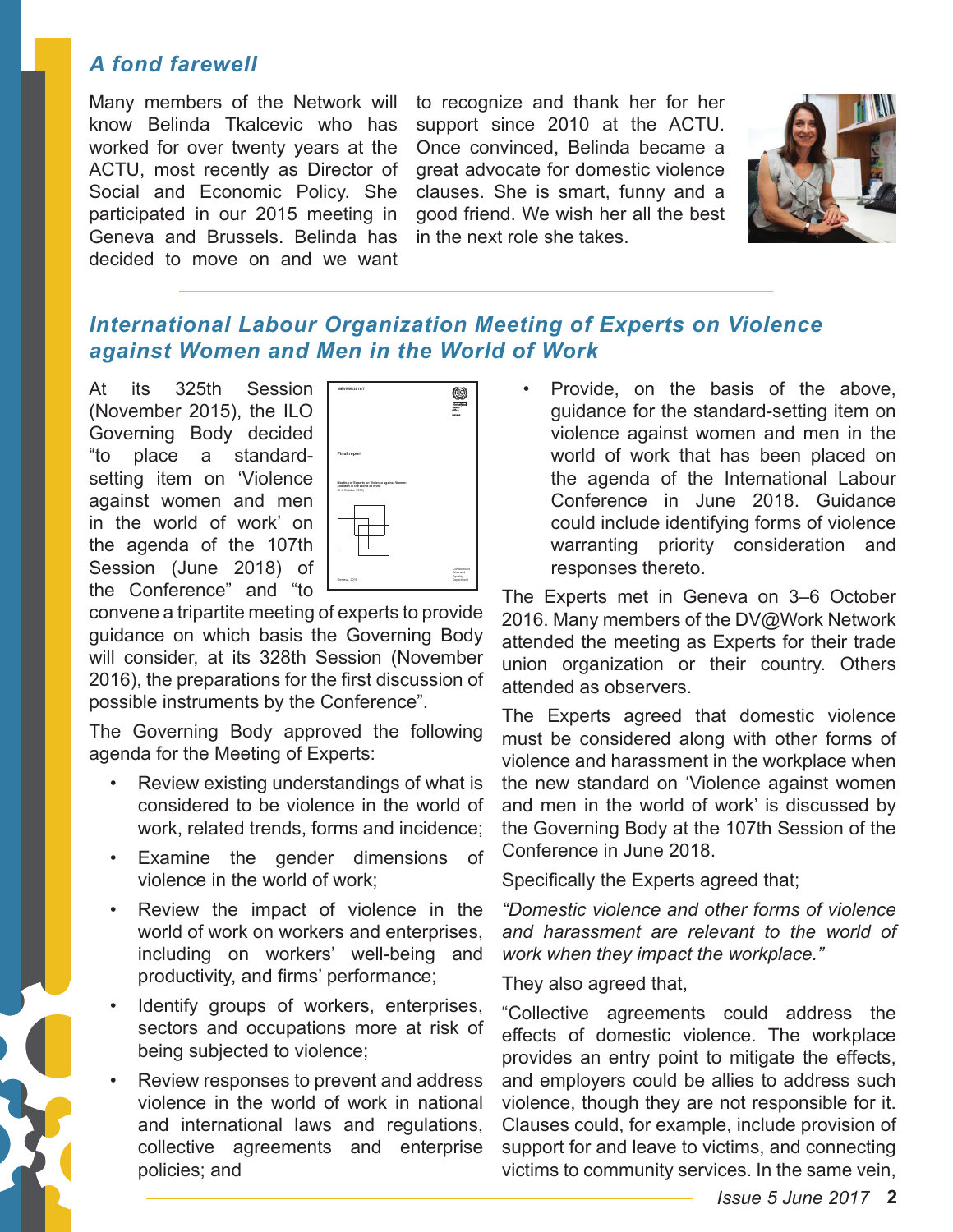other forms of violence and harassment could be addressed. International framework agreements may also be a means to address violence and harassment in the world of work, including in global supply chains."

Click [here](http://www.ilo.org/wcmsp5/groups/public/---dgreports/---gender/documents/meetingdocument/wcms_546303.pdf) to read the full report. Click [here](http://www.ilo.org/gender/Informationresources/Publications/WCMS_522932/lang--en/index.htm) to read the background paper

#### *New ILO Working Paper*

A new Working Paper, released by the International Labour Office, Geneva, Gender, Equality and Diversity Branch will inform the preparations for a standard-setting item on Violence against Women and Men in the World of Work at the International Labour Conference to be held in 2018. Working Paper No. 5 / 2016, entitled, Addressing Occupational Violence: An overview of conceptual and policy considerations viewed through a gender lens paper conceptualizes workplace violence through a gender lens and discusses the design

of gender sensitive regulatory strategies for the prevention of workplace violence. Both this paper and the report discussed below, authored by Jane Pillinger for The Bureau for Workers 'Activities (ACTRAV) of the ILO, address the issue of DV at work as part of the broader discussion of violence at work.



[Click here](http://www.ilo.org/gender/Informationresources/Publications/WCMS_535656/lang--en/index.htm) to read the paper.

## *Violence and Harassment against Women and Men in the World of Work: Trade Union Perspective and Action*

Dr. Jane Pillinger authored this important report for the International Labour Organization. She writes in her introduction;

Violence and harassment against women and men in the world of work is an abuse of power. Violence and harassment particularly affect workers in the most vulnerable work situations who have poor access o labour rights such as freedom of association, collective bargaining, decent work, non-discrimination and access to justice. Some groups of workers, and particularly women, are disproportionately affected by violence at work, where unequal power relations, low pay, precarious working conditions and other workplace abuses expose them to violence.

This report provides a wealth of evidence of how trade unions can contribute to making real and positive changes in the workplace to protect workers, and particularly women workers, from violence and harassment. Through collective agreements, workplace

policies and negotiations, campaigns and awareness-raising, trade unions have taken constructive steps to prevent violence and harassment in the world of work, often challenging institutional and structural forms of discrimination against workers.

The case studies show that bargaining can be considerably strengthened when legislation provides a framework for collective negotiations in tackling violence and harassment at work.

This report has three related objectives: to show the role that trade unions play in preventing and addressing violence at work; to share learning, promote discussion and enhance the role of trade unions in taking a systematic approach to the prevention and elimination of violence and harassment at work; and to inform trade unions in building a strong position at the International Labour Conference in 2018 and developing a standard-setting item on violence against women and men in the world of work.

Click [here](http://www.ilo.org/wcmsp5/groups/public/---ed_dialogue/---actrav/documents/publication/wcms_546645.pdf) to read the full report.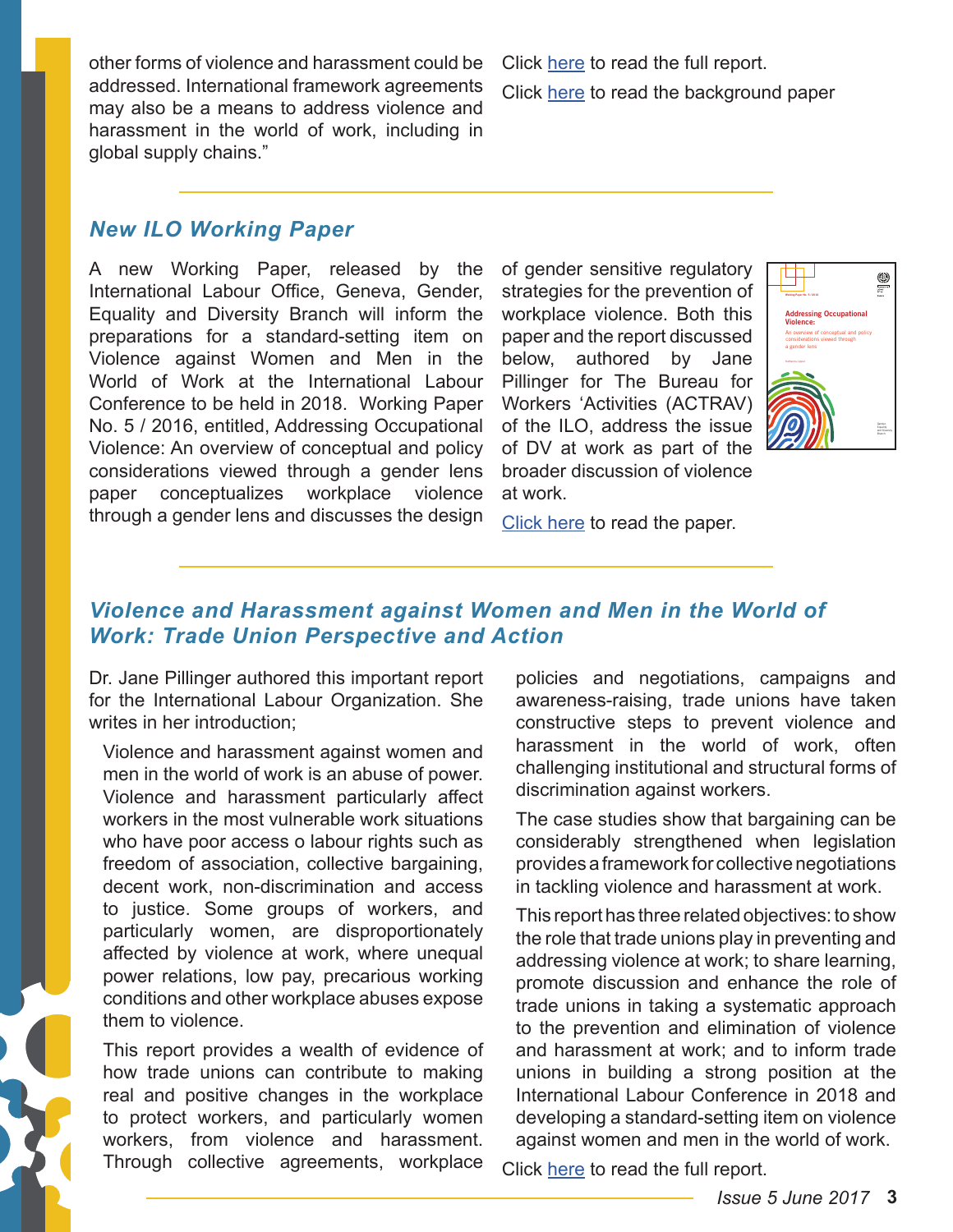## <span id="page-3-0"></span>*Building Equality: Feminist Employability Project in Scotland*

Building Equality is a new joint employability project led by Scottish Women's Aid which addresses economic discrimination to build resilience and reduce vulnerability of women and children experiencing domestic abuse.

Scottish Women's Aid is the lead organisation in Scotland working towards the prevention of domestic abuse and playing a vital role campaigning and lobbying for effective responses to domestic abuse.

Working with project partners [Close the Gap](https://www.closethegap.org.uk/)  (Scotland's experts on women and the labour market), and Engender (Scotland's feminist membership organisation), and with national infrastructure organisations and 3 local Women's Aid groups, the project will develop models for community-based, gender- and domesticabuse-competent employability supports as part of a holistic support service for women experiencing domestic abuse.

There are 4 overarching outcomes Building Equality aspires to achieve:

1. Women experiencing domestic abuse have increased financial independence (access to economic resources, education, paid labour market, routes out of poverty).

- 2. Services supporting women experiencing<br>domestic abuse have increased domestic abuse have increased knowledge, resources and confidence to respond to their employment and educational support needs.
- 3. Services are better connected to local and national employability supports.
- 4. Strategic local and national employability systems better reflect the economic needs of women who have experienced domestic abuse.

Dr Marsha Scott, Chief Executive of Scottish Women's Aid said: "We know that domestic abuse is both a cause and consequence of women's inequality; by supporting women to be financially independent we are helping to create a Scotland where women, children and young people are free from poverty and domestic abuse."

The project is funded by the Scottish Government.

You can read more in this press release.

Contact: Emily Martin,

[emily.martin@scottishwomensaid.org.uk](mailto:emily.martin%40scottishwomensaid.org.uk?subject=)

## *New provisions for paid domestic violence leave in Australia*

The Queensland Industrial Relations Act 2016 has included provisions to protect casual workers affected by domestic violence. The Act provides 10 days paid domestic violence leave to fulltime public sector (including local government)



employees. Long term casuals are entitled to 10 days leave unpaid and short term casuals to 2 days. The Queensland Government has funded the Queensland Working Women's Service to

provide online information on domestic violence at work and support for affected workers. For further information see: [https://www.treasury.qld.](https://www.treasury.qld.gov.au/fair-safe-work/qld-industrial-relations-framework/domestic-family-violence-leave.php) [gov.au/fair-safe-work/qld-industrial-relations](https://www.treasury.qld.gov.au/fair-safe-work/qld-industrial-relations-framework/domestic-family-violence-leave.php)[framework/domestic-family-violence-leave.php](https://www.treasury.qld.gov.au/fair-safe-work/qld-industrial-relations-framework/domestic-family-violence-leave.php)

The trend in Australia has been for governments to introduce public service provisions. The recently elected Labor state government in Western Australia has committed to introducing domestic violence provisions for its public sector. This will mean that all Australian governments, national and state, provide such provisions. However, there is little national continuity. Provisions are provided through a variety of measures including legislation, awards, agreements and guidelines, and leave provisions vary from access to personal leave to up to 20 days additional paid leave.

• The NSW Crown Employees (Public Service Conditions of Employment) Award 2009 (and a further 60 State Government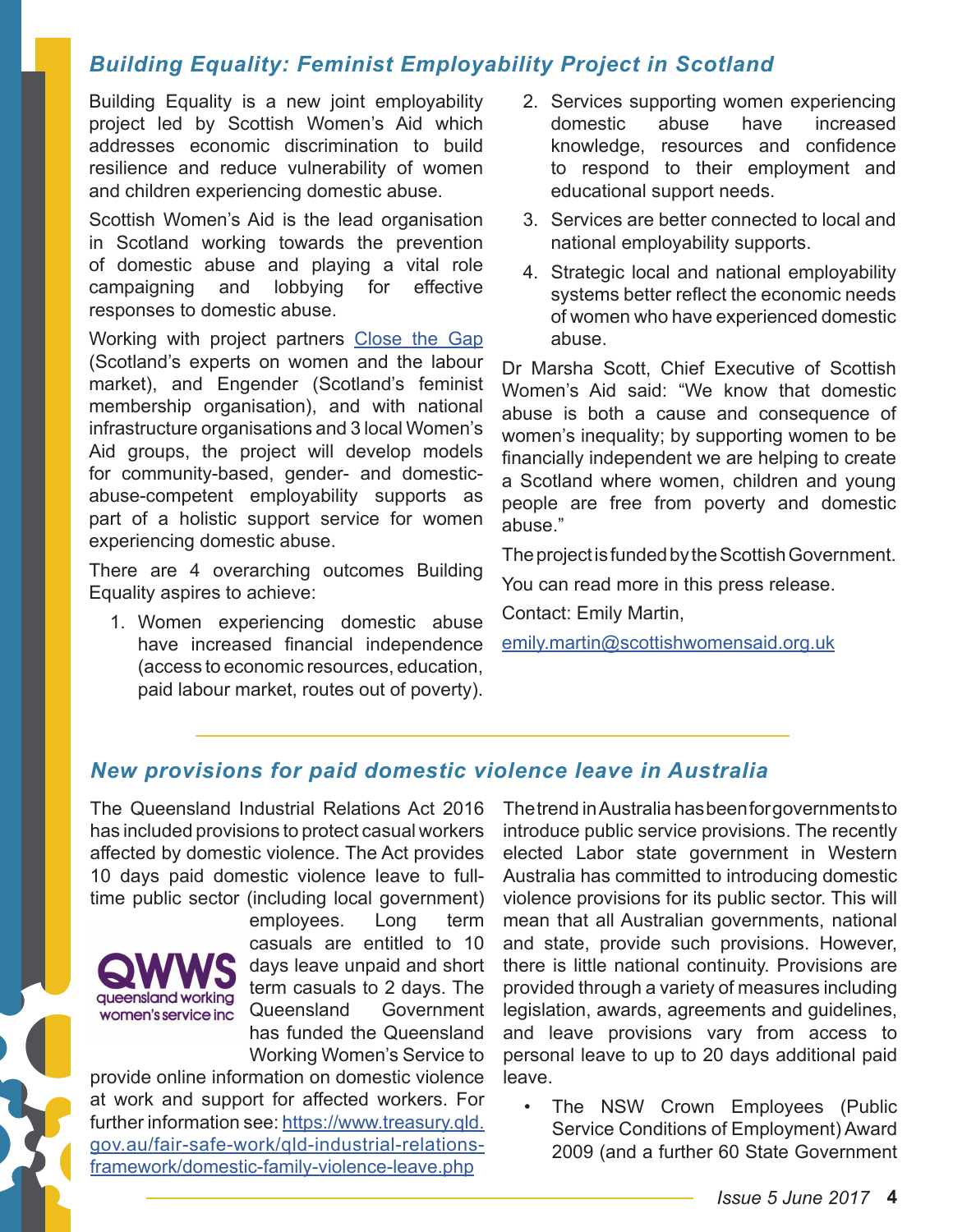Awards linked to this provision) provides access to family and community services leave, sick leave, and an additional five days leave per calendar year (if the above leave entitlements have been exhausted).

- The Northern Territory Government Commissioner's Guideline for Miscellaneous Leave (domestic, family and sexual violence) 08/2012 provides a 'reasonable period' of paid leave available from accrued 'miscellaneous' leave.
- The Tasmanian Ministerial Direction No. 28 Family Violence- Workplace Arrangements and Requirements 11/12 provides access to personal leave and further 'special' leave when exhausted.
- The ACT Public Service Agreements 2013-2017, clause F22 provide dedicated paid domestic violence leave of 20 days.
- The Victorian Public Service Agreement 2016, clause 48 provides 20 days additional family violence leave.
- South Australian Public Sector Wages Parity Enterprise Agreement 2016 provides 15 days paid domestic violence leave.
- The Australian Public Service Circular 2012/3: Supporting Employees Affected by Domestic or Family Violence 10/2012 provided access to personal leave, and where exhausted 'understanding should be shown and reasonable allowance made for employees affected by domestic or family violence'.



# *New Zealand Government Debates Paid Leave for Domestic Abuse Victims*

New Zealand's Parliament debated a bill proposed by Green Party MP Jan Logie to classify domestic violence as a workplace hazard and would therefore allow victims to take up to ten days of additional paid leave from work. The bill came up for debate as Justice Minister Amy Adams promises an overhaul of the country's domestic violence laws in the coming months.

New Zealand has one of the worst rates of family violence in the western world. Between 33 and 39 percent of New Zealand women experience physical or sexual violence from an intimate partner at some point in their lifetime. Prior to the introduction of Logie's bill, New Zealand-based charity Women's Refuge published a study on the effects of domestic violence on working people. A survey of 450 victims found that a majority – over 60 per cent – were employed fulltime before they began an abusive relationship. However, little more than 27 per cent kept their jobs throughout the time they were with a violent partner.

Logie believes that it is the government's responsibility to provide "an even playing field across the country" for domestic violence victims and that "It shouldn't be luck whether you've got an employer who understands



and has got these policies in place."

Despite resistance from members of the government, the bill has received support from a number of employers, including the professional organisation Business NZ, who said the idea was worth a closer look. Workplaces which already offer leave to victims tend to be larger companies so it would be a good idea to find out what the costs of such legislation would be to smaller businesses, the group suggested.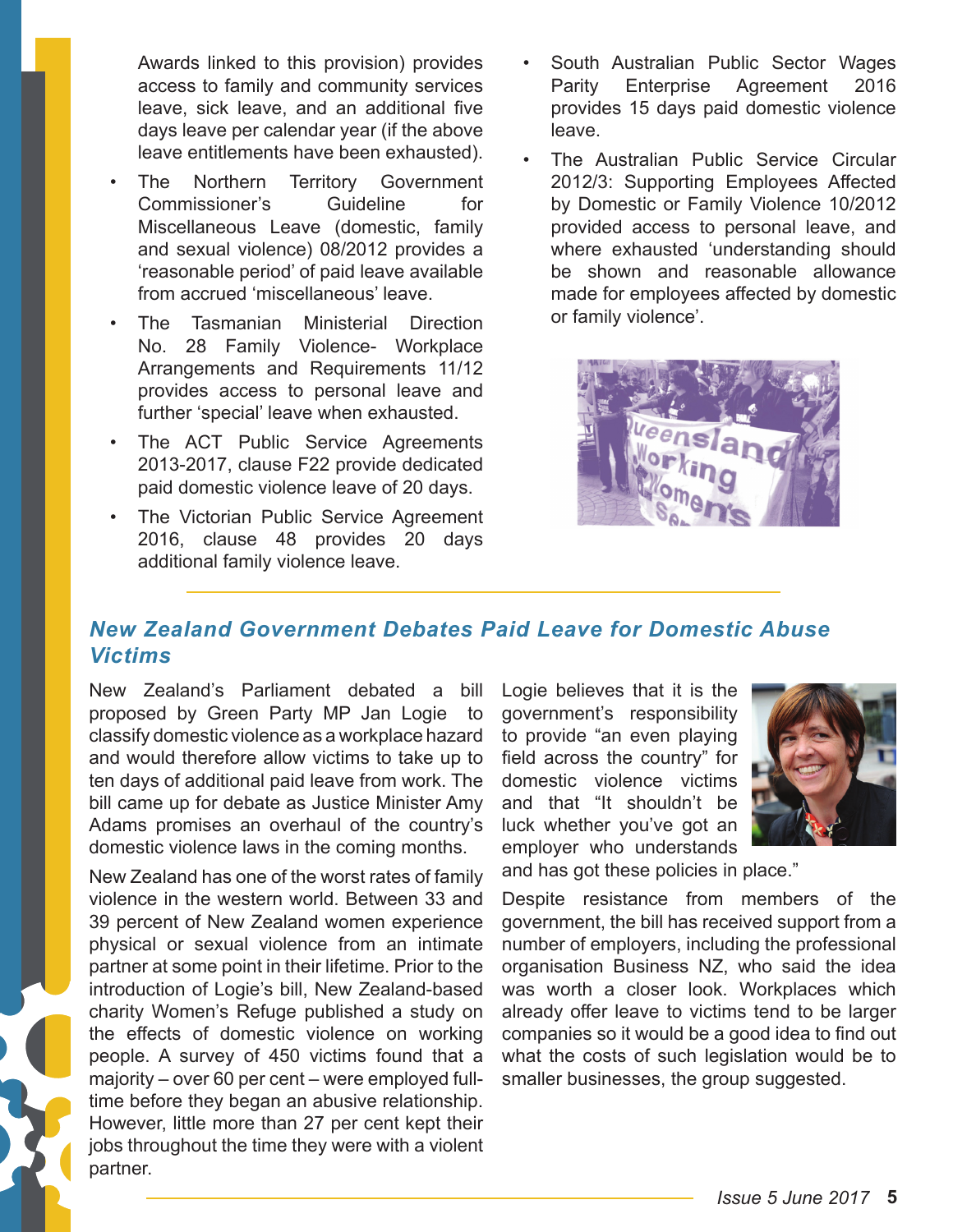## *Isreali trade union organization signs agreement with Council of Business Organizations to address domestic violence in the workplace*

Histadrut, is Israel's organization of trade unions. On the occasion of the International Day for the Elimination of Violence against Women, the Histadrut held 3 activities:

The Histadrut, Na'amat (The Histadrut's women movement) and the Presidium of Business Organizations, signed a convention on the assistance of workplaces to women harmed by domestic violence. Histadrut Chairman Avi Nissenkorn and Chairman of the Presidium of Business Organizations Shraga Brosh signed a joint convention on 24.11.16 in which they obligate themselves to work together for raising the awareness of domestic violence, providing assistance to the victims and eradicating the phenomenon through workplaces. The convention was initiated by Galia Wallach, Chairman of Na'amat, in preparation for the International Day for the Elimination of Violence against Women which occurred on 25.11.16.

The convention is intended to reflect the undertaking of the workers and employers in the country for raising the awareness of violence against women. Na'amat explained that the idea of the convention was born out of the recognition that violence in the home environment is not just a problem of the individual, but a widespread social problem, which is deeply rooted in cultural, structural and socio-economic factors, and affects the entire Israeli society. The convention, which outlines a series of principles and proposals for

action, is based on the important role given to workplaces in eradicating this phenomenon and providing assistance to the victims.

As part of the convention, the heads of the organizations obligate themselves to work for making information accessible in the workplace on domestic violence through informational materials and lectures, to make sure to create a supportive climate and to assist in connecting the female workers in distress to people who provide treatment and assistance. It was also agreed that the Histadrut and the Business Organizations will establish a joint steering committee for examining the promotion of the goals that are detailed in the convention.

For more information about this initiative contact:

*Avital Shapira-Shabirow Director of International Department Histadrut* Tel: +972 3 6921511 Fax: +972 1533 6921511 Mobile: +972 50 7951801 E mail: [avitals@histadrut.org.il](mailto:avitals%40histadrut.org.il?subject=)

### *New national survey being conducted in Belgium*

The Institute for Gender Equality in Belgium wants to learn more about the impact of partner violence on the working environment. In order to gain a clearer picture of the scope and the impact of intimate partner violence on the working environment, the Institute for Gender Equality is conducting a national survey in collaboration with The University of Western Ontario in Canada and three Belgian unions, the FGTB, the CSC and the CGSLB. In this survey, workers are being asked about their experiences of intimate partner violence, how

it affects their work performance, what kind of support, if any they received at work, and the role that the workplace could play in addressing this problem.

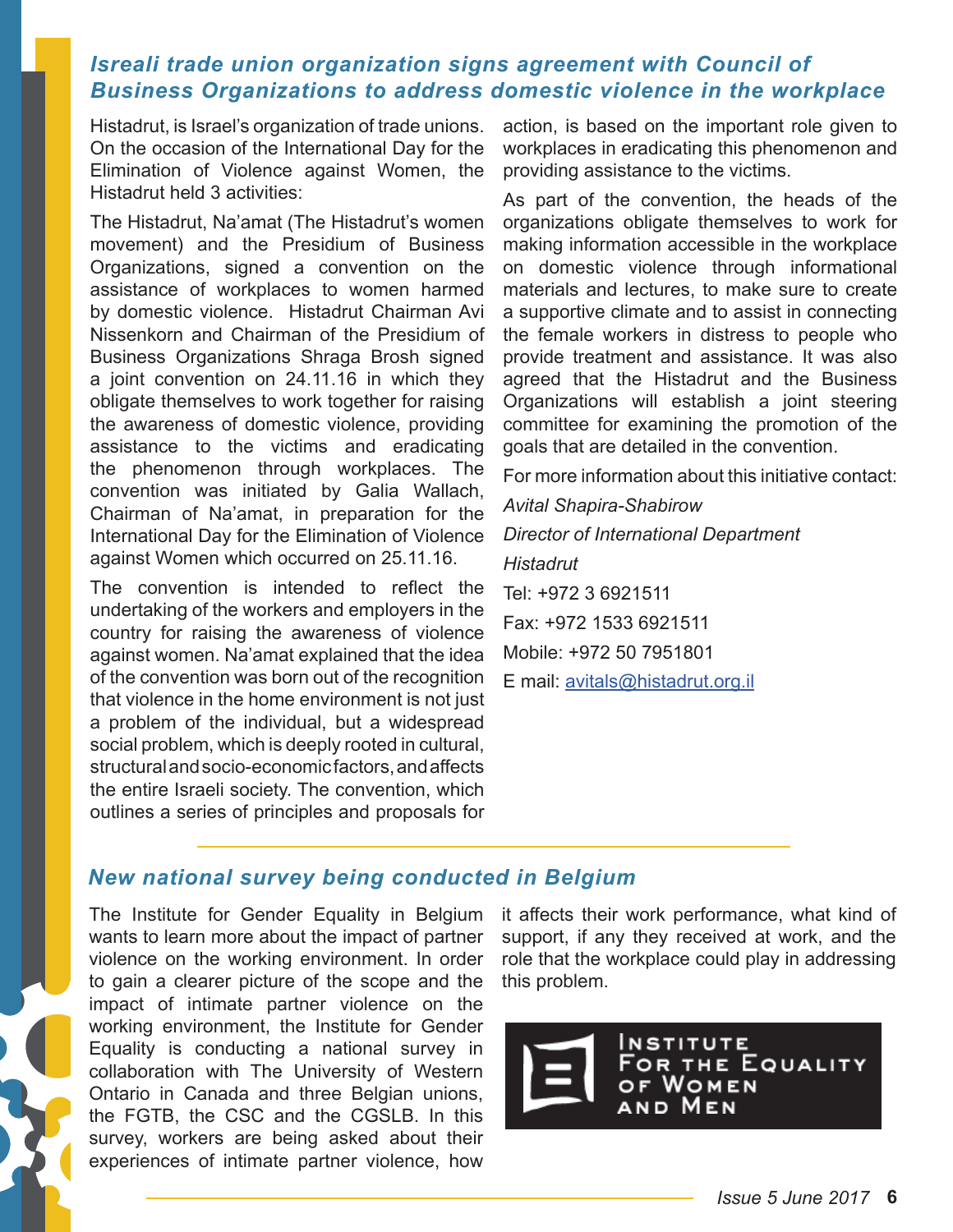The Institute is inviting all workers in Belgium to participate in the survey, whether or not they have personally experienced intimate partner violence. Anyone 18 years of age or older may participate anonymously. Dissemination of the survey is being supported by the following bodies:

- The Network of Human Resources Managers of Organizations of Public Interest;

- The Federal Diversity Network;

- The Personnel and Social Welfare Network of the Federal Public Service Strategy and Support;

- The PreviUs.be Network;

- Defense;

- Association for the Psychology of Work and Organizations;

- The Council for Equal Opportunities;

The results of the survey and recommendations of the Institute will be presented during a study day in the fall of 2017.

Do you want to talk about partner violence or learn more about it? Call the free helpline 1712 or visit <www.partnergeweld.be>

# *Report details Economic Benefits of Paid Domestic Violence Leave*

Economic insecurity is one of the greatest factors inhibiting victims of domestic violence from escaping violent situations at home. To address that problem many unions are bargaining for entitlements to paid domestic violence leave.



Some employers have also developed their own leave provisions. The leave allows victims to attend legal proceedings, medical appointments, or other events or activities related to the violence they have experienced, without risk of lost income or employment.

Recently, Jim Stanford, economist and director at the Centre for Future Work conducted research on the cost of providing paid domestic violence leave to employers in Australia. He concluded that the cost of providing this paid leave would be "modest", especially compared to the vast costs of domestic violence, which are estimated to cost Australia \$21.7 billion a year.

Only about 1.5 per cent of female and 0.3 per cent of male employees would likely use paid domestic violence leave in a year. The study said there is evidence to confirm the provision of paid leave for employees does not in any way "open the floodgates" for large numbers of workers simply seeking to get two weeks' paid absence from work.

The cost would be between \$80 million to \$120 million per year for the whole economy. The increase in wage payouts would be equivalent to less than one-fiftieth of 1 per cent (0.02 per cent) of existing payrolls. The analysis found the cost to employers would be "largely or completely offset" by reduced turnover and improved productivity.

To read the report click [here.](https://d3n8a8pro7vhmx.cloudfront.net/theausinstitute/pages/1408/attachments/original/1482351910/Economic_Aspects_Domestic_Violence_Leave.pdf?1482351910)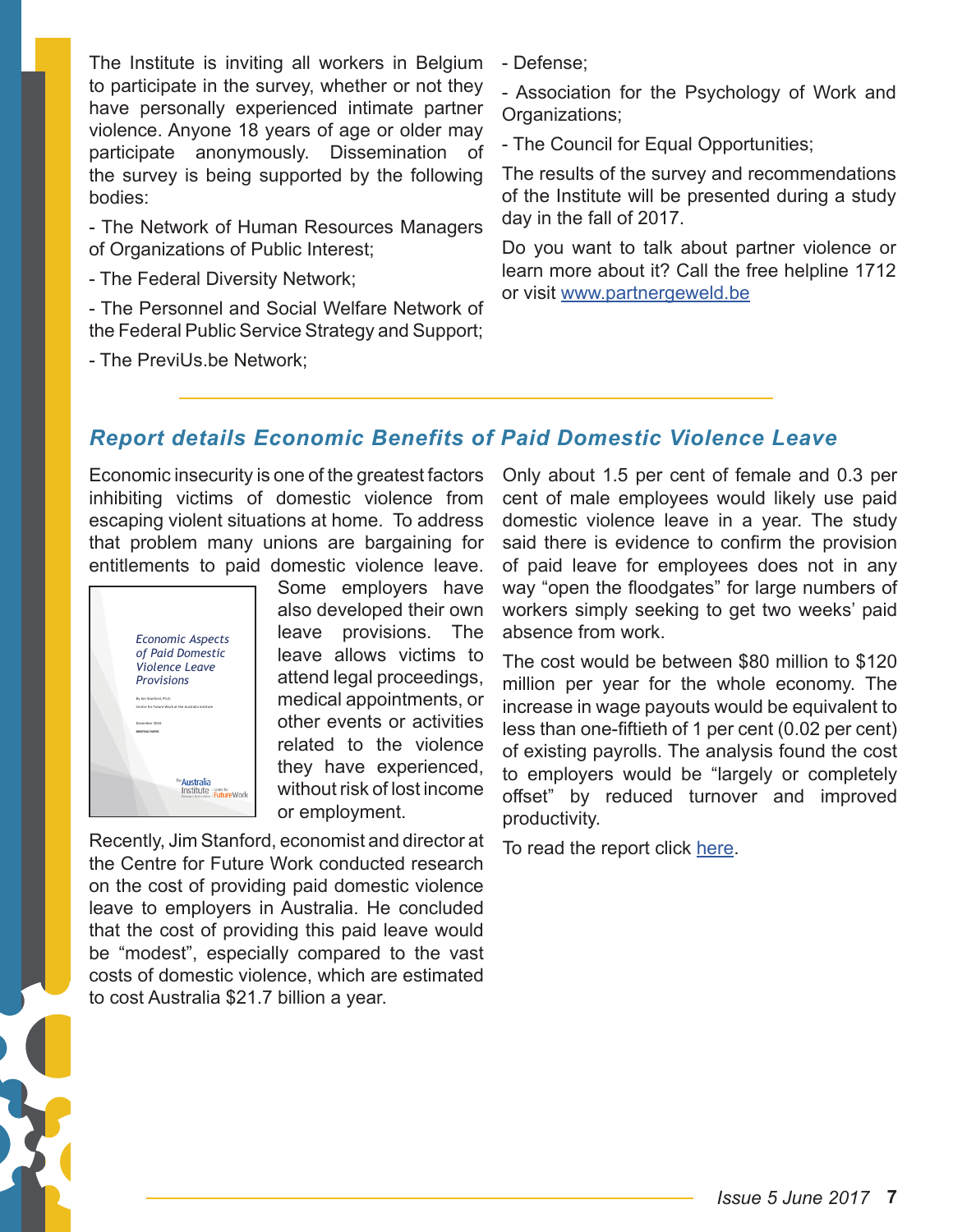## *New knowledge generated from the Canadian survey*

A significant contribution to the evidence-base regarding the impact of DV on workers and workers has been the papers published on the Canadian survey data. The original descriptive report, translated and posted on the Canadian Labour Congress website (see links below), highlights the high-level impacts. We've also published a series of more in-depth analyses examining specific aspects of the data. These include:

- The main paper, freely available in full text in the Journal of Occupational and Environmental Medicine (link below) showing that More than a third of respondents reported experiencing DV; among them, more than a third reported that DV affected their ability to get to work, and more than half reported that it continued at or near work. Most reported that DV negatively affected their performance. Almost all respondents, regardless of DV experience, believed that it impacts victims' work lives. Women and trans\* people were more likely to report these experiences than were men.
- A paper in Journal of Interpersonal Violence that examined the link between DV, work and health, which found robust relationships among different kinds of DV exposure (current, recent and lifetime), health and quality of life, and employment status, including the potentially protective effect of current employment on health for both women and men (full text available on request).
- Several other papers examining issues such as the impact of DV on co-workers, and what kinds of workplace resources and supports are available, including awareness and use of these (links below).
- A paper is also in progress on the large sub-sample of approximate 670 people who identified as LGBTQI+, to explore their specific experiences of DV at work; a poster on the trans\* sub-sample was presented at a Nursing Network on Violence Against Women International

conference in Melbourne, Australia last October, winning the Research Poster Award, and presentation on the new analysis has been accepted for the Sexual Violence Research Initiative Conference in Rio de Janeiro in September 2017.

#### *Publication and Access details:*

Wathen, C.N., MacGregor, J.C.D., MacQuarrie, B., Canadian Labour Congress. (2014). *Can Work be Safe, When Home Isn't? Initial Findings of a Pan-Canadian Survey on Domestic Violence and the Workplace*. London, ON: Centre for Research & Education on Violence Against Women and Children.

English: [http://canadianlabour.ca/issues](http://canadianlabour.ca/issues-research/domestic-violence-work)[research/domestic-violence-work](http://canadianlabour.ca/issues-research/domestic-violence-work)

French: [http://congresdutravail.ca/enjeux-et](http://congresdutravail.ca/enjeux-et-recherche/violence-conjugale-au-travail)[recherche/violence-conjugale-au-travail](http://congresdutravail.ca/enjeux-et-recherche/violence-conjugale-au-travail)

Wathen C. N., MacGregor, J.C.D., MacQuarrie, B.J. (2015). The impact of domestic violence in the workplace: results from a pan-Canadian survey. *Journal of Occupational and Environmental Medicine, 57*(7): e65-71. DOI: 10.1097/JOM.0000000000000499.

Wathen C. N., MacGregor, J.C.D., MacQuarrie, B.J. (2016). The relationship between intimate partner violence, work, and health. *Journal of Interpersonal Violence, 1-16*. online January 19, 2016. DOI: 10.1177/0886260515624236

MacGregor, J. C. D., Wathen, C. N., Olszowy, L., Saxton, M., MacQuarrie, B.J. (2016). Gender differences in workplace disclosure and supports for domestic violence: Results of a pan-Canadian survey. *Violence and Victims*. 31(6), 1135-1154. DOI: 10.1891/0886-6708.VV-D-15-00078

MacGregor, J. C. D., Wathen, C. N., & MacQuarrie, B. J. (2016). Domestic violence in the Canadian workplace: Are co-workers aware? *Safety and Health at Work*, 7(3), 244-50. Open access: http://www.e-shaw.net/article/S2093- 7911(16)00004-4/pdf

MacGregor, J. C. D., Wathen, C. N., & MacQuarrie, B. J. (forthcoming). Resources for domestic violence in the Canadian workplace: Results of a pan-Canadian survey. *Journal of Workplace Behavioral Health*.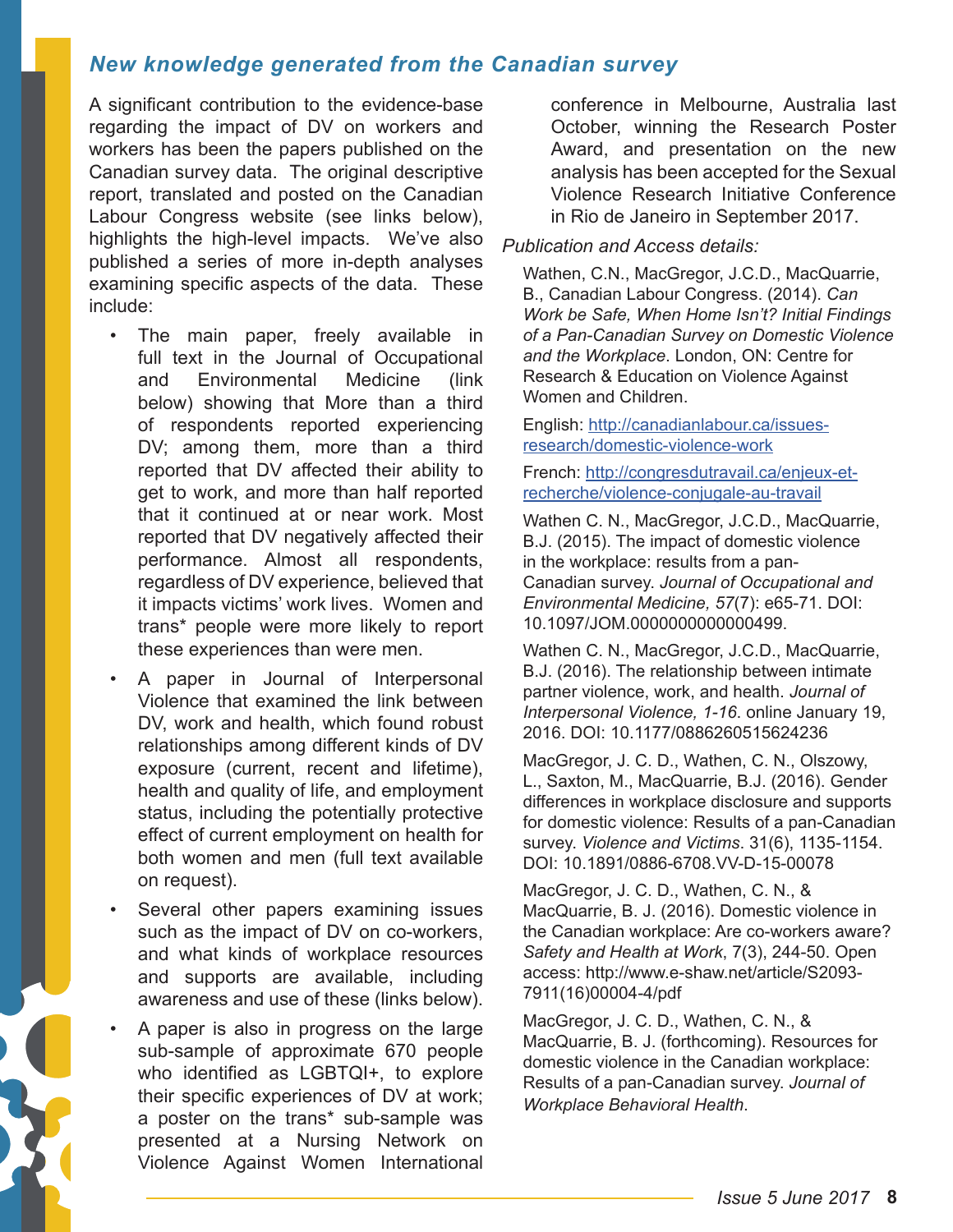## *The Canadian Labour Congress Address Domestic Violence in the Workplace at Individual and Systemic levels*

The Canadian Labour Congress (CLC) collaborated with the Centre for Research & Education on Violence against Women & Children to conduct the first Canadian [national](http://makeitourbusiness.ca/sites/makeitourbusiness.ca/files/DVWork_Survey_Report_2014_EN_0.pdf)  [survey on Domestic Violence and the Workplace](http://makeitourbusiness.ca/sites/makeitourbusiness.ca/files/DVWork_Survey_Report_2014_EN_0.pdf). The findings from that survey were released in November 2014 and the CLC has identified three areas of follow-up:

1) Tools to support collective bargaining, including paid leave and women's advocates

2) Member education/ awareness, including training for representatives, negotiators, leaders and advocates

3) Legislation, especially improved employment standards, Health and Safety and Human Rights legislation

Courses for the education initiative are being modelled on Make It Our Business training and resources. The Centre for Research & Education on Violence against Women & Children is working with the Women's and Human Rights Department to develop these courses:

- **• A 1-hour Base-level Presentation Aimed at Workers** - the presentation covers information like how to recognize warning signs of domestic violence and what to do if you believe a co-worker is experiencing or committing domestic violence. The aim is to build awareness of DV and its impact on the workplace, creating a safer atmosphere for people to seek support.
- **• Training for Union Representatives** at least two days long, this workshop model is meant to be delivered either on its own or integrated into other courses. It's designed to help those who work directly with members – shop stewards, health and safety representatives, women's advocates and other "first responders" -- recognize and respond to incidents of domestic violence and includes role playing scenarios, video content and training.
- **• Facilitator training** this intensive training with a small, hand-picked group will work nationally or regionally to deliver the training for Union Representatives or other educational programs. Trainers will be highly skilled and knowledgeable on women's issues or workplace violence.
- **• 1-Day or Online Training** geared toward leaders and negotiators on why domestic violence is a union issue, legal obligations, how to address it, and examples, this informative training is a great beginner option.

The series will help increase union capacity to build awareness about domestic violence and address DV@Work at individual, workplace and systemic levels. It will train workshop facilitators and empower first responders who work with union members and other workers who may be experiencing domestic violence. It also equips union representatives and leaders with information and tools to recognize and respond to DV@Work, and refer workers to sources of support at work and in the community.

The outcome will be a cross-country response to DV@Work. By working in collaboration with Union "champions" hundreds of union members will become activists and educators – working to address DV@ work at individual and systemic levels.

Tools for elected leaders and negotiators; first responders (including staff, stewards, women's advocates, Health and Safety representatives and others likely to be representing members) and rank and file members can be found on the [online portal,](http://canadianlabour.ca/issues-research/domestic-violence-work) housed on the CLC's website.

The Canadian Labour Congress (CLC) is a partner in the international Domestic Violence at Work Network (DV@WorkNet), a group of researchers, domestic violence, experts, social and labour organizations, and employers. Leaders are proud of this work and want the collective efforts to make a real difference in the lives of CLC members and to help build workplace safety.